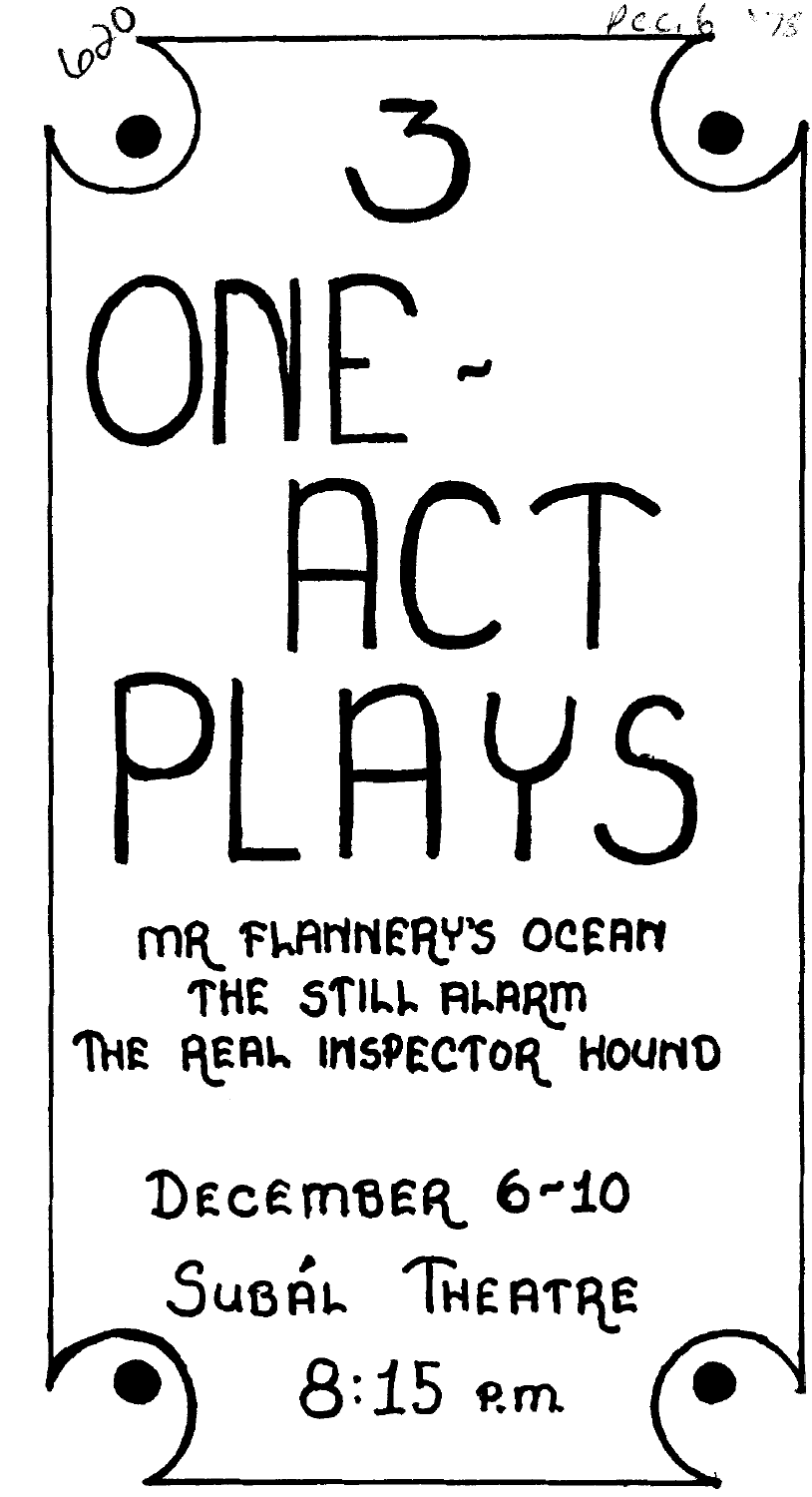## MR. FLANNERY'S OCEAN

by Lewis J. Carlino

## Cast

| Jim Flannery Danny Lowber<br>Maug Janet Eskew<br>Mrs. Klapington Mathalie Bybee<br>Boy $\#1$ Jacob Bybee<br>Boy $\#2$ Joe J<br>Mrs. Pringle |                                                                      |                      |                 |                      | $\ddot{\phantom{0}}$ |  |  |  | . Terri Netz                          |  |
|---------------------------------------------------------------------------------------------------------------------------------------------|----------------------------------------------------------------------|----------------------|-----------------|----------------------|----------------------|--|--|--|---------------------------------------|--|
| Co-Directors                                                                                                                                |                                                                      |                      |                 | $\ddot{\phantom{a}}$ |                      |  |  |  | Sandra Hofferber<br>Michael Hofferber |  |
|                                                                                                                                             | The Ocean-Fronting Terrace<br>of a Resort Hotel in Southern England. |                      | The Setting:    |                      |                      |  |  |  |                                       |  |
|                                                                                                                                             | Mid-Morning of a Summer Day.                                         |                      |                 |                      | The Time:            |  |  |  |                                       |  |
|                                                                                                                                             | Produced with permission of<br>Dramatists Play Service, Inc.         |                      |                 |                      |                      |  |  |  |                                       |  |
|                                                                                                                                             |                                                                      | by George S. Kaufman | THE STILL ALARM |                      |                      |  |  |  |                                       |  |
|                                                                                                                                             |                                                                      |                      |                 |                      | Cast                 |  |  |  |                                       |  |
|                                                                                                                                             |                                                                      |                      |                 |                      |                      |  |  |  |                                       |  |
|                                                                                                                                             |                                                                      |                      |                 |                      |                      |  |  |  |                                       |  |

. Cheryl Hurrle Director . .  $\bullet$ 

> Scene: A Hotel Bedroom.

T"'\ -- - ., - *r* ,.... - -